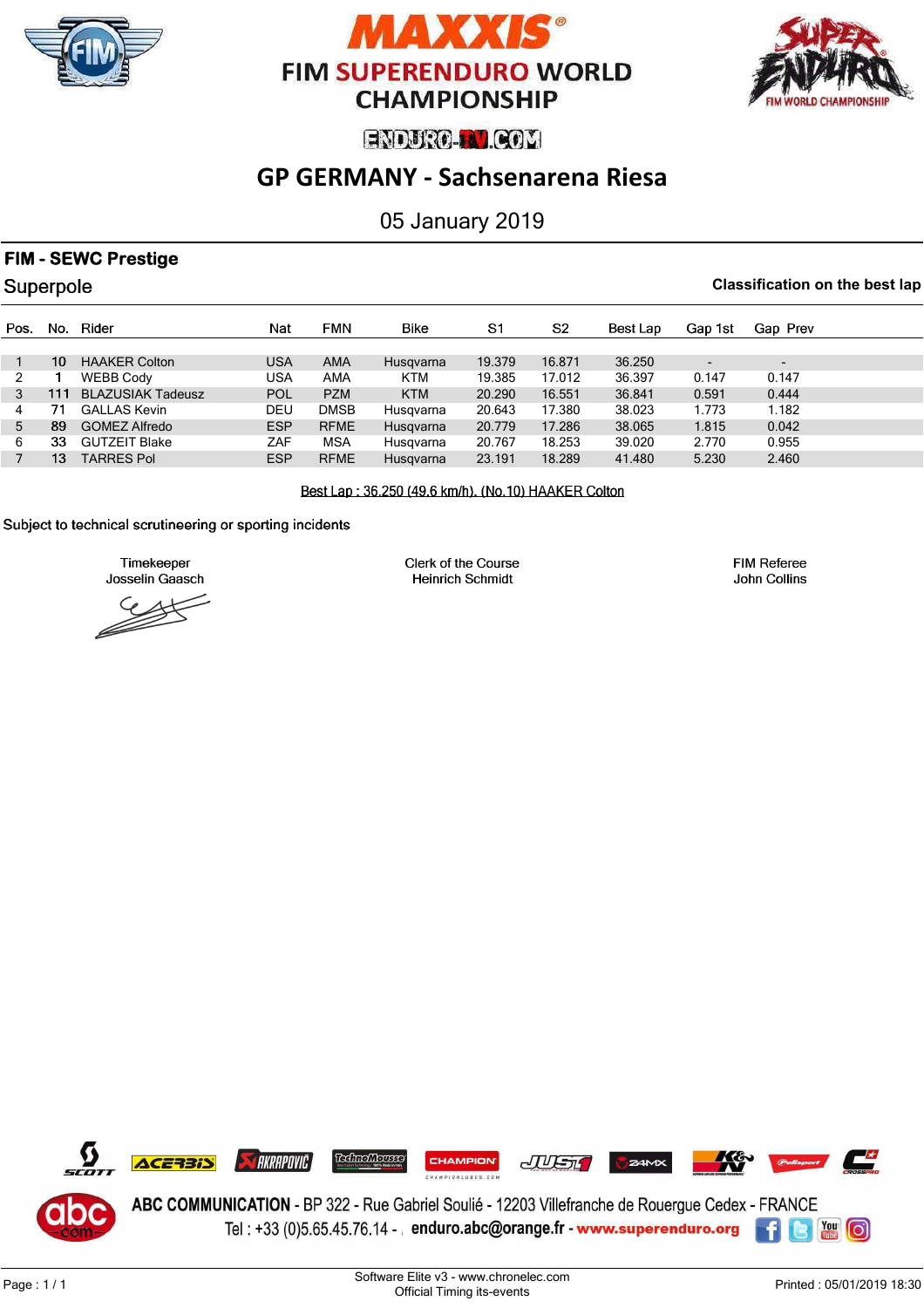





# **GP GERMANY - Sachsenarena Riesa**

05 January 2019

### **FIM - SEWC Prestige**

1st Final

#### **Classification on the total laps**

| Pos.              | No.                                                                                                   | Rider                           | Nat        | <b>FMN</b>  | Bike       | S1            | S2     | Best Lap | Laps            | <b>Total time</b> | Gap 1st |  |
|-------------------|-------------------------------------------------------------------------------------------------------|---------------------------------|------------|-------------|------------|---------------|--------|----------|-----------------|-------------------|---------|--|
|                   |                                                                                                       |                                 |            |             |            |               |        |          |                 |                   |         |  |
|                   |                                                                                                       | <b>WEBB Cody</b>                | <b>USA</b> | <b>AMA</b>  | <b>KTM</b> | 20.441        | 18.552 | 38.993   | 10              | 00:06:46.552      | ٠       |  |
| $\overline{2}$    | 111                                                                                                   | <b>BLAZUSIAK Tadeusz</b>        | <b>POL</b> | <b>PZM</b>  | <b>KTM</b> | 21.579        | 18.225 | 39.804   | 10              | 00:06:50.994      | 4.442   |  |
| 3                 | 10                                                                                                    | <b>HAAKER Colton</b>            | <b>USA</b> | <b>AMA</b>  | Husqvarna  | 23.004        | 17.354 | 40.358   | 10 <sup>°</sup> | 00:07:23.168      | 36.616  |  |
| 4                 | 71                                                                                                    | <b>GALLAS Kevin</b>             | <b>DEU</b> | <b>DMSB</b> | Husgvarna  | 22.414        | 19.486 | 41.900   | 9               | 00:07:05.780      | $1$ Lp. |  |
| 5                 | 96                                                                                                    | <b>GUERRERO RUIZ Cristobal</b>  | <b>ESP</b> | <b>RFME</b> | Yamaha     | 23.269        | 19.948 | 43.217   | 9               | 00:07:10.590      | $1$ Lp. |  |
| 6                 | 13                                                                                                    | <b>TARRES Pol</b>               | <b>ESP</b> | <b>RFME</b> | Husgvarna  | 24.296        | 20.742 | 45.038   | 9               | 00:07:30.758      | $1$ Lp. |  |
|                   | 56                                                                                                    | <b>LEONOV David</b>             | <b>RUS</b> | <b>MFR</b>  | Husgvarna  | 23.485        | 21.907 | 45.392   | 8               | 00:06:47.078      | $2$ Lp. |  |
| 8                 | 55                                                                                                    | <b>JUAN BERNABEU Jose Maria</b> | <b>ESP</b> | <b>RFME</b> | Sherco     | 26.682 22.592 |        | 49.274   | 8               | 00:06:55.296      | $2$ Lp. |  |
| 9                 | 28                                                                                                    | <b>LEON SOLE Xavier</b>         | <b>ESP</b> | <b>RFME</b> | Husgvarna  | 25.277        | 21.909 | 47.186   | 8               | 00:06:56.552      | $2$ Lp. |  |
| 10                | 21                                                                                                    | <b>VIEIRA Diogo</b>             | <b>POR</b> | <b>FMP</b>  | Yamaha     | 24.889        | 22.037 | 46.926   | 8               | 00:07:07.111      | 2 Lp.   |  |
| 11                | 321                                                                                                   | <b>JUSZCZAK Emil</b>            | <b>POL</b> | <b>PZM</b>  | <b>KTM</b> | 26.083        | 22.284 | 48.367   | 8               | 00:07:21.558      | $2$ Lp. |  |
| $12 \overline{ }$ | 61                                                                                                    | <b>KARGUL Grzegorz</b>          | <b>POL</b> | <b>PZM</b>  | KTM        | 27.101        | 26.359 | 53.460   | 7               | 00:07:33.610      | $3$ Lp. |  |
|                   | NOT CLASSIFIED (Requirements : Must cross the finishing line or 50% of number laps of leader = 5 Lp.) |                                 |            |             |            |               |        |          |                 |                   |         |  |

|  | 13 33 GUTZEIT Blake | ZAF | <b>MSA</b> | Husgvarna 22.463 20.567 43.030 3 |  |  | 00:02:06.809 |  |
|--|---------------------|-----|------------|----------------------------------|--|--|--------------|--|
|  | 14 89 GOMEZ Alfredo | ESP | RFME       | Husavarna                        |  |  |              |  |

Best Lap: 38.993 (46.1 km/h), (No.1) WEBB Cody

#### Subject to technical scrutineering or sporting incidents

Timekeeper Josselin Gaasch

Clerk of the Course **Heinrich Schmidt** 

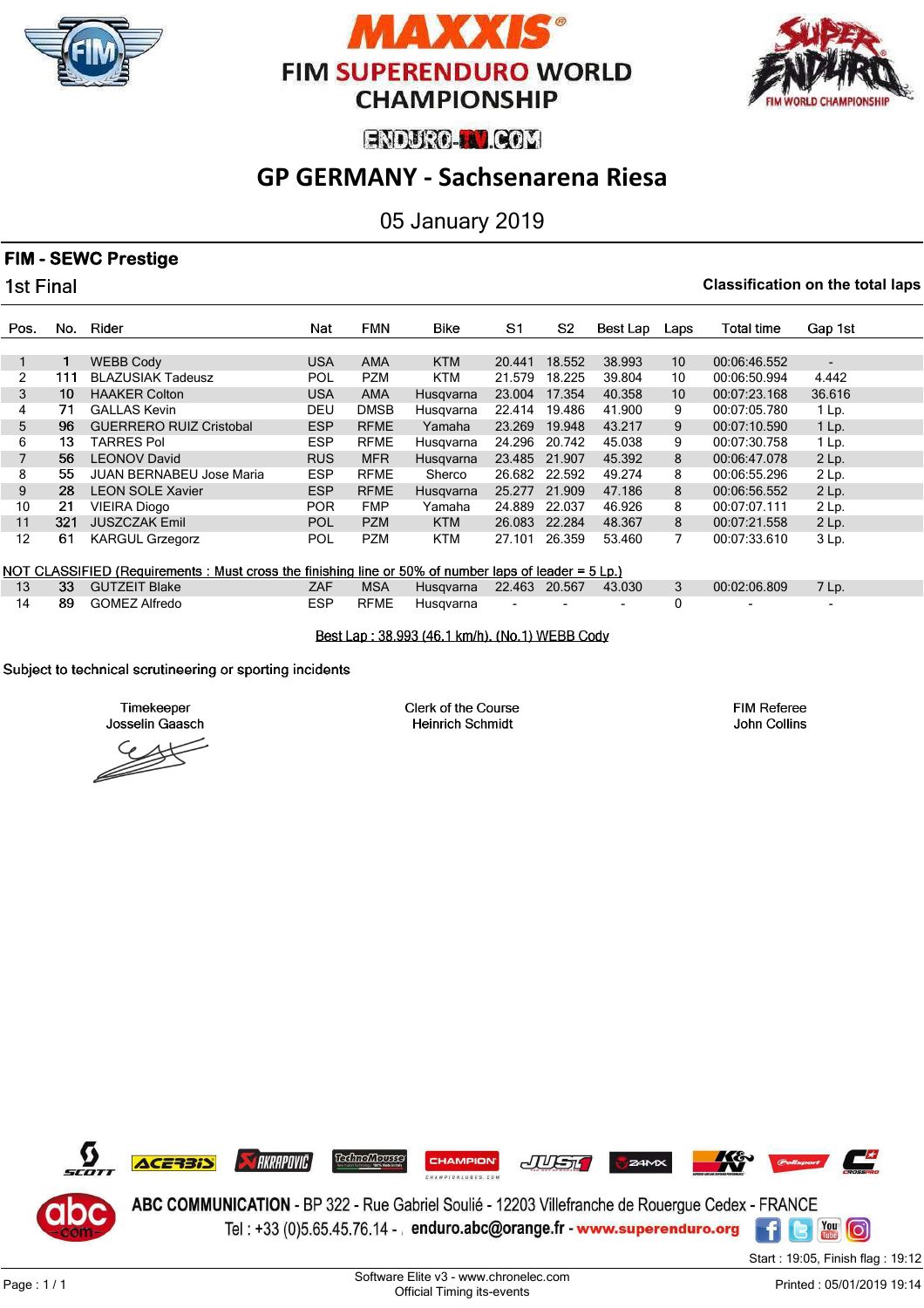





# **GP GERMANY - Sachsenarena Riesa**

05 January 2019

## **FIM - SEWC Prestige**

2nd Final

#### **Classification on the total laps**

| Pos. | No. | Rider                           | Nat        | <b>FMN</b>  | Bike       | S1     | S2     | Best Lap | Laps            | <b>Total time</b> | Gap 1st                  |
|------|-----|---------------------------------|------------|-------------|------------|--------|--------|----------|-----------------|-------------------|--------------------------|
|      |     |                                 |            |             |            |        |        |          |                 |                   |                          |
|      |     | <b>WEBB Cody</b>                | <b>USA</b> | <b>AMA</b>  | <b>KTM</b> | 20.684 | 18.877 | 39.561   | 10              | 00:06:50.910      | $\overline{\phantom{0}}$ |
|      | 10  | <b>HAAKER Colton</b>            | USA        | <b>AMA</b>  | Husgvarna  | 21.021 | 18.589 | 39.610   | 10              | 00:07:10.051      | 19.141                   |
| 3    | 111 | <b>BLAZUSIAK Tadeusz</b>        | <b>POL</b> | <b>PZM</b>  | <b>KTM</b> | 22.708 | 18.020 | 40.728   | 10 <sup>1</sup> | 00:07:13.609      | 22.699                   |
| 4    | 96  | <b>GUERRERO RUIZ Cristobal</b>  | <b>ESP</b> | <b>RFME</b> | Yamaha     | 22.044 | 20.955 | 42.999   | 9               | 00:06:51.752      | 1 Lp.                    |
| 5    | 13  | <b>TARRES Pol</b>               | <b>ESP</b> | <b>RFME</b> | Husgvarna  | 23.453 | 20.532 | 43.985   | 9               | 00:07:13.480      | $1$ Lp.                  |
| 6    | 33  | <b>GUTZEIT Blake</b>            | ZAF        | <b>MSA</b>  | Husgvarna  | 23.677 | 20.793 | 44.470   | 9               | 00:07:17.272      | 1 Lp.                    |
|      | 71  | <b>GALLAS Kevin</b>             | <b>DEU</b> | <b>DMSB</b> | Husgvarna  | 23.240 | 20.691 | 43.931   | 9               | 00:07:19.488      | $1$ Lp.                  |
| 8    | 321 | <b>JUSZCZAK Emil</b>            | <b>POL</b> | <b>PZM</b>  | <b>KTM</b> | 24.543 | 21.465 | 46.008   | 9               | 00:07:30.427      | $1$ Lp.                  |
| 9    | 28  | <b>LEON SOLE Xavier</b>         | <b>ESP</b> | <b>RFME</b> | Husqvarna  | 24.907 | 21.704 | 46.611   | 9               | 00:07:36.367      | $1$ Lp.                  |
| 10   | 21  | <b>VIEIRA Diogo</b>             | <b>POR</b> | <b>FMP</b>  | Yamaha     | 24.731 | 21.533 | 46.264   | 8               | 00:06:52.747      | 2 Lp.                    |
| 11   | 55  | <b>JUAN BERNABEU Jose Maria</b> | <b>ESP</b> | <b>RFME</b> | Sherco     | 22.978 | 25.320 | 48.298   | 8               | 00:06:55.255      | $2$ Lp.                  |
| 12   | 77  | <b>GRAU Alex</b>                | <b>ESP</b> | <b>RFME</b> | Sherco     | 27.491 | 28.107 | 55.598   | 7               | 00:07:03.896      | 3 Lp.                    |
| 13   | 61  | <b>KARGUL Grzegorz</b>          | <b>POL</b> | <b>PZM</b>  | <b>KTM</b> | 28.027 | 23.067 | 51.094   | 7               | 00:07:08.510      | $3$ Lp.                  |
|      |     |                                 |            |             |            |        |        |          |                 |                   |                          |

NOT CLASSIFIED (Requirements: Must cross the finishing line or 50% of number laps of leader =  $5 \text{ Lp.}$ )

14 56 LEONOV David **RUS MFR Husqvarna** - - - - 0

Best Lap: 39.561 (45.4 km/h), (No.1) WEBB Cody

#### Subject to technical scrutineering or sporting incidents

Timekeeper Josselin Gaasch

Clerk of the Course **Heinrich Schmidt** 

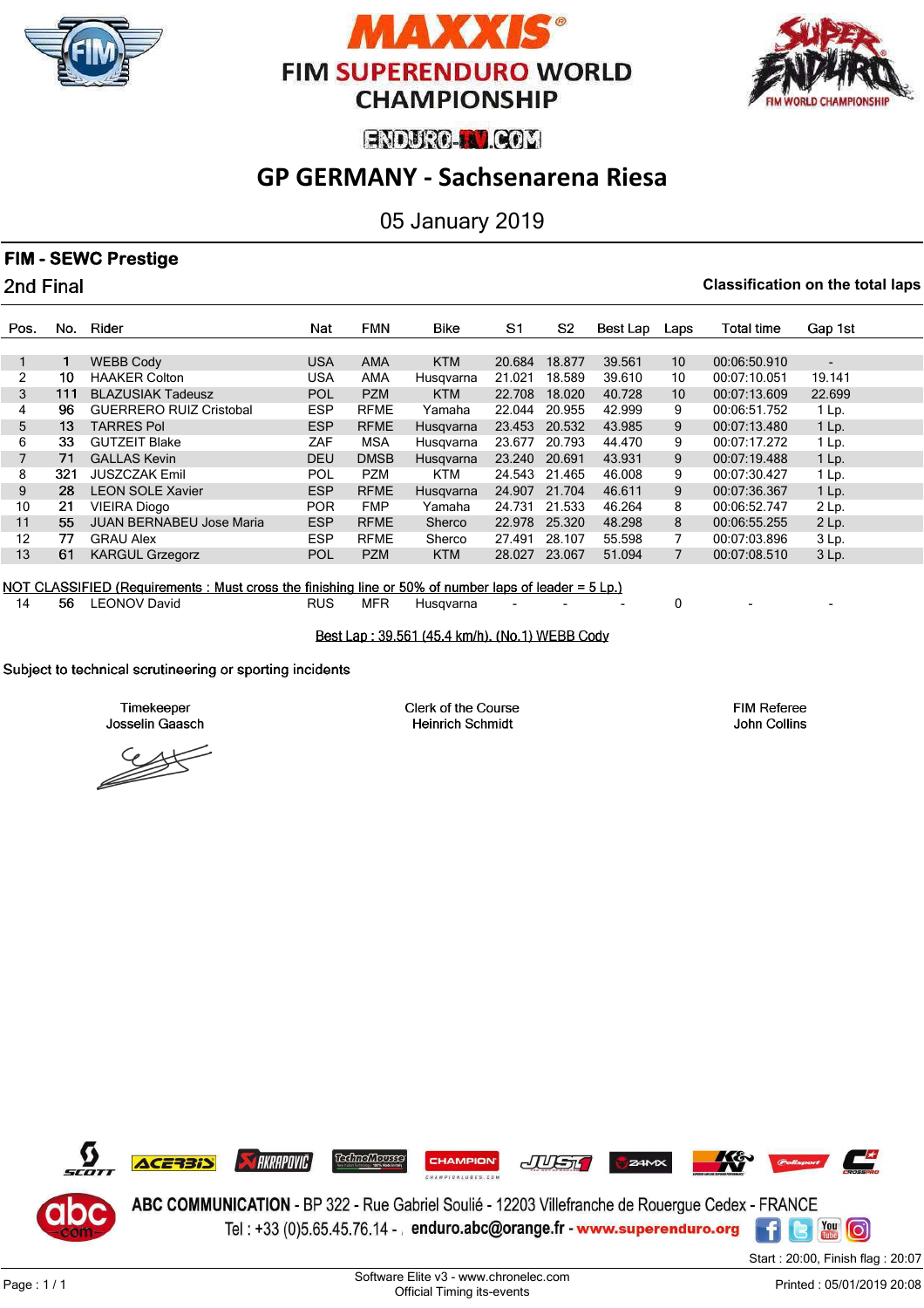





# **GP GERMANY - Sachsenarena Riesa**

## 05 January 2019

### **FIM - SEWC Prestige**

3rd Final

#### **Classification on the total laps**

| Pos.             | No. | Rider                           | Nat        | <b>FMN</b>  | Bike       | S1     | S <sub>2</sub> | Best Lap | Laps | Total time       | Gap 1st                  |
|------------------|-----|---------------------------------|------------|-------------|------------|--------|----------------|----------|------|------------------|--------------------------|
|                  |     |                                 |            |             |            |        |                |          |      |                  |                          |
|                  | 111 | <b>BLAZUSIAK Tadeusz</b>        | <b>POL</b> | <b>PZM</b>  | <b>KTM</b> | 21.513 | 17.320         | 38.833   | 12   | 00:07:35.335     | $\overline{\phantom{0}}$ |
| 2                | 10  | <b>HAAKER Colton</b>            | <b>USA</b> | AMA         | Husgvarna  | 20.655 | 17.746         | 38.401   | 12   | 00:07:58.051     | 22.716                   |
| 3                |     | <b>WEBB Cody</b>                | <b>USA</b> | AMA         | <b>KTM</b> | 20.457 | 18.343         | 38.800   | 12   | 00:08:04.231     | 28.896                   |
|                  | 13  | TARRES Pol                      | <b>ESP</b> | <b>RFME</b> | Husgvarna  | 24.808 | 20.619         | 45.427   | 11   | 00:08:22.017     | 1 Lp.                    |
| 5                | 96  | <b>GUERRERO RUIZ Cristobal</b>  | <b>ESP</b> | <b>RFME</b> | Yamaha     | 22.556 | 20.226         | 42.782   | 10   | 00:07:39.342     | $2$ Lp.                  |
| 6                | 71  | <b>GALLAS Kevin</b>             | DEU        | <b>DMSB</b> | Husgvarna  | 23.079 | 19.017         | 42.096   | 10   | 00:07:46.854     | $2$ Lp.                  |
|                  | 321 | <b>JUSZCZAK Emil</b>            | <b>POL</b> | <b>PZM</b>  | <b>KTM</b> | 24.437 | 20.343         | 44.780   | 10   | 00:07:51.628     | $2$ Lp.                  |
| 8                | 33  | <b>GUTZEIT Blake</b>            | ZAF        | <b>MSA</b>  | Husgvarna  | 24.335 | 20.565         | 44.900   | 10   | 00:07:54.135     | 2 Lp.                    |
| 9                | 21  | <b>VIEIRA Diogo</b>             | <b>POR</b> | <b>FMP</b>  | Yamaha     | 25.227 | 20.749         | 45.976   | 10   | 00:07:54.650     | 2 Lp.                    |
| 10 <sup>10</sup> | 28  | <b>LEON SOLE Xavier</b>         | <b>ESP</b> | <b>RFME</b> | Husgvarna  | 24.640 | 22.184         | 46.824   | 10   | (C) 00:08:06.591 | $2$ Lp.                  |
| 11               | 55  | <b>JUAN BERNABEU Jose Maria</b> | <b>ESP</b> | <b>RFME</b> | Sherco     | 25.358 | 21.543         | 46.901   | 10   | 00:08:09.583     | $2$ Lp.                  |
| 12               | 61  | <b>KARGUL Grzegorz</b>          | <b>POL</b> | <b>PZM</b>  | <b>KTM</b> | 25.566 | 22.674         | 48.240   | 10   | 00:08:30.531     | 2 Lp.                    |
| 13               | 56  | <b>LEONOV David</b>             | <b>RUS</b> | <b>MFR</b>  | Husgvarna  | 23.038 | 21.613         | 44.651   | 9    | 00:08:03.960     | 3 Lp.                    |
| 14               | 77  | <b>GRAU Alex</b>                | <b>ESP</b> | <b>RFME</b> | Sherco     | 27.696 | 26.998         | 54.694   | 8    | 00:07:41.777     | 4 Lp.                    |

Requirements : Must cross the finishing line, 50% of number laps of leader = 6 Lp.<br>Best Lap : 38.401 (46.8 km/h), (No.10) HAAKER Colton

- Rider #28 : 20s penalties

Subject to technical scrutineering or sporting incidents

Timekeeper Josselin Gaasch

 $\rightarrow$ 

Clerk of the Course **Heinrich Schmidt** 

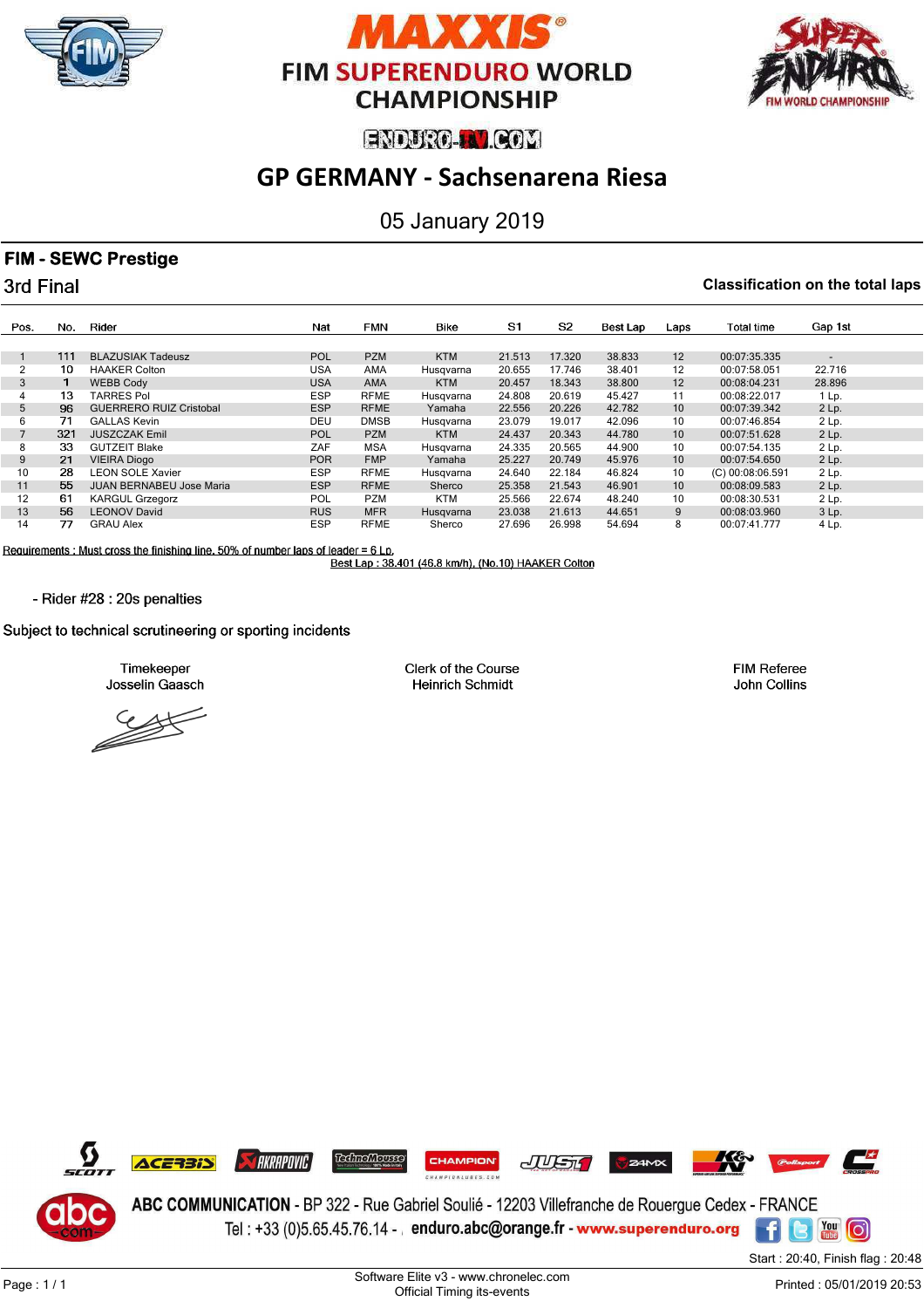





# **GP GERMANY - Sachsenarena Riesa**

05 January 2019

## **FIM - SEWC Prestige**

**Event Classification** 

**Classification on points (max.)**

| Pos. | No.          | Rider                           | Nat        | <b>FMN</b>  | Bike       | 1st Final    | 2nd Final | 3rd Final | Superpole      | <b>Points</b> |
|------|--------------|---------------------------------|------------|-------------|------------|--------------|-----------|-----------|----------------|---------------|
|      |              |                                 |            |             |            |              |           |           |                |               |
|      |              | <b>WEBB Cody</b>                | <b>USA</b> | <b>AMA</b>  | <b>KTM</b> | 20           | 20        | 15        | $\overline{2}$ | 57            |
| 2    | 111          | <b>BLAZUSIAK Tadeusz</b>        | POL        | <b>PZM</b>  | <b>KTM</b> | 17           | 15        | 20        |                | 53            |
| 3    | $10^{\circ}$ | <b>HAAKER Colton</b>            | <b>USA</b> | <b>AMA</b>  | Husqvarna  | 15           | 17        | 17        | 3              | 52            |
| 4    | 96           | <b>GUERRERO RUIZ Cristobal</b>  | <b>ESP</b> | <b>RFME</b> | Yamaha     | 11           | 13        | 11        | 0              | 35            |
| 5    | 13           | <b>TARRES Pol</b>               | <b>ESP</b> | <b>RFME</b> | Husgvarna  | 9            | 11        | 13        | $\mathbf{0}$   | 33            |
| 6    | 71           | <b>GALLAS Kevin</b>             | DEU        | <b>DMSB</b> | Husgvarna  | 13           | 8         | 9         | 0              | 30            |
|      | 321          | <b>JUSZCZAK Emil</b>            | <b>POL</b> | <b>PZM</b>  | <b>KTM</b> | 4            |           | 8         | $\mathbf{0}$   | 19            |
| 8    | 28           | <b>LEON SOLE Xavier</b>         | <b>ESP</b> | <b>RFME</b> | Husgvarna  | 6            | 6         | 5         | 0              | 17            |
| 9    | 33           | <b>GUTZEIT Blake</b>            | ZAF        | <b>MSA</b>  | Husqvarna  | $\mathbf{0}$ | 9         | 7         | $\mathbf{0}$   | 16            |
| 10   | 21           | <b>VIEIRA Diogo</b>             | <b>POR</b> | <b>FMP</b>  | Yamaha     | 5            | 5         | 6         | O              | 16            |
| 11   | 55           | <b>JUAN BERNABEU Jose Maria</b> | <b>ESP</b> | <b>RFME</b> | Sherco     | 7            | 4         | 4         | $\mathbf 0$    | 15            |
| 12   | 56           | <b>LEONOV David</b>             | <b>RUS</b> | <b>MFR</b>  | Husqvarna  | 8            |           | 2         | 0              | 10            |
| 13   | 61           | <b>KARGUL Grzegorz</b>          | POL        | <b>PZM</b>  | <b>KTM</b> | 3            | 2         | 3         | $\mathbf{0}$   | 8             |
| 14   | 77           | <b>GRAU Alex</b>                | <b>ESP</b> | <b>RFME</b> | Sherco     | 0            | 3         |           | 0              | 4             |
| 15   | 89           | <b>GOMEZ Alfredo</b>            | <b>ESP</b> | <b>RFME</b> | Husgvarna  | $\mathbf{0}$ | 0         | $\Omega$  | $\mathbf{0}$   | 0             |

Subject to technical scrutineering or sporting incidents

Timekeeper Josselin Gaasch

Clerk of the Course **Heinrich Schmidt** 

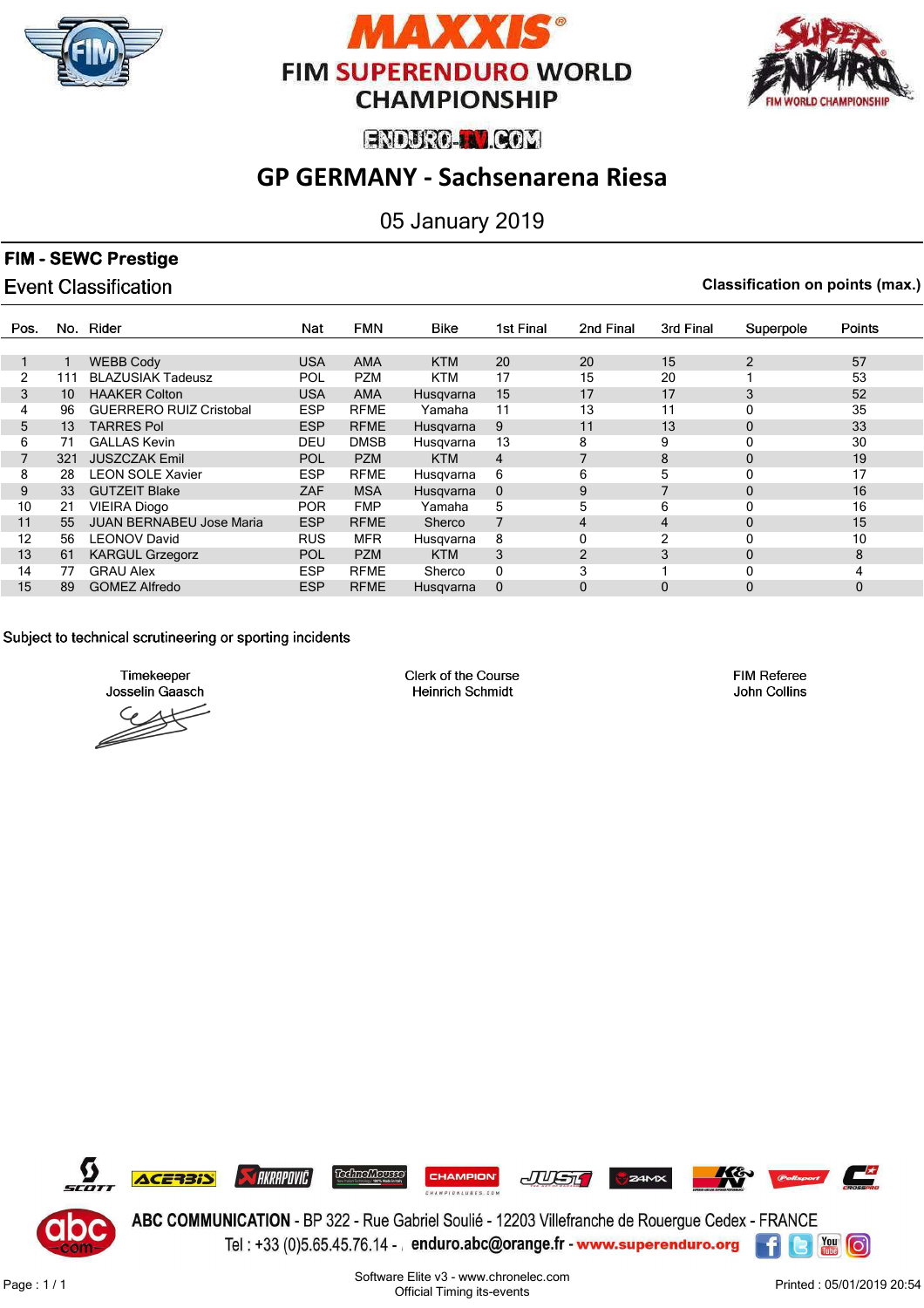





# **GP GERMANY - Sachsenarena Riesa**

05 January 2019

### **FIM - SEWC Junior**

1st Final

#### **Classification on the total laps**

| Pos.              | No. | Rider                    | Nat        | <b>FMN</b>   | <b>Bike</b> | S <sub>1</sub> | S <sub>2</sub> | Best Lap | Laps | <b>Total time</b> | Gap 1st                  |
|-------------------|-----|--------------------------|------------|--------------|-------------|----------------|----------------|----------|------|-------------------|--------------------------|
|                   |     |                          |            |              |             |                |                |          |      |                   |                          |
|                   | 80  | <b>HOARE William</b>     | <b>GBR</b> | <b>ACU</b>   | Husgvarna   | 23.969         | 20.088         | 44.057   | 9    | 00:06:51.858      | $\overline{\phantom{0}}$ |
| 2                 | 96  | <b>APOLLE Tim</b>        | DEU        | <b>DMSB</b>  | KTM         | 23.846         | 21.351         | 45.197   | 9    | 00:07:07.236      | 15.378                   |
| 3                 | 48  | <b>HERRERA Diego</b>     | <b>CHL</b> | <b>FMC</b>   | <b>TM</b>   | 24.796         | 21.471         | 46.267   | 9    | 00:07:18.513      | 26.655                   |
| 4                 | 62  | <b>CYPRIAN David</b>     | <b>CZE</b> | <b>ACCR</b>  | <b>KTM</b>  | 24.847         | 20.119         | 44.966   | 9    | 00:07:19.085      | 27.227                   |
| 5                 | 61  | <b>HENTSCHEL Leon</b>    | <b>DEU</b> | <b>DMSB</b>  | Husgvarna   | 25.615         | 22.014         | 47.629   | 8    | 00:07:00.628      | $1$ Lp.                  |
| 6                 | 6   | <b>KACZMARCZYK Oskar</b> | POL        | <b>PZM</b>   | <b>KTM</b>  | 26.002         | 23.067         | 49.069   | 8    | 00:07:02.992      | 1 Lp.                    |
|                   | 11  | <b>GUIMERA Raul</b>      | <b>ESP</b> | <b>RFME</b>  | Sherco      | 26.122         | 22.813         | 48.935   | 8    | 00:07:06.426      | $1$ Lp.                  |
| 8                 | 32  | JOZSA Norbert Levente    | <b>ROU</b> | <b>FRM</b>   | Husgvarna   | 25.404         | 25.860         | 51.264   | 8    | 00:07:14.587      | 1 Lp.                    |
| 9                 | 22  | <b>GRINFELDS Andris</b>  | <b>LVA</b> | <b>LAMSF</b> | <b>KTM</b>  | 24.841         | 26,018         | 50.859   | 8    | 00:07:16.293      | $1$ Lp.                  |
| 10                | 78  | <b>RINALDI Enrico</b>    | <b>ITA</b> | FMI          | Husgvarna   | 26.574         | 22.913         | 49.487   | 8    | 00:07:21.590      | 1 Lp.                    |
| 11                | 21  | <b>ENOECKL Sebastian</b> | <b>AUT</b> | <b>AMF</b>   | <b>KTM</b>  | 24.832         | 26.488         | 51.320   | 8    | 00:07:31.460      | $1$ Lp.                  |
| $12 \overline{ }$ | 501 | <b>OLSZOWY Dominik</b>   | <b>POL</b> | <b>PZM</b>   | <b>KTM</b>  | 24.285         | 21.043         | 45.328   | 8    | 00:07:33.682      | 1 Lp.                    |
| 13                | 23  | <b>KABAKCHIEV Teodor</b> | <b>BGR</b> | <b>BMF</b>   | <b>KTM</b>  | 25.905         | 22.704         | 48.609   | 8    | 00:07:47.333      | $1$ Lp.                  |
| 14                | 25  | <b>WALKER Luke</b>       | ZAF        | <b>MSA</b>   | <b>KTM</b>  | 28.088         | 49.495         | 1:17.583 | 5    | 00:07:12.116      | 4 Lp.                    |

Requirements : Must cross the finishing line, 50% of number laps of leader =  $4 \text{ Lp}$ . Best Lap: 44.057 (40.8 km/h), (No.80) HOARE William

Subject to technical scrutineering or sporting incidents

Timekeeper Josselin Gaasch

Clerk of the Course **Heinrich Schmidt** 

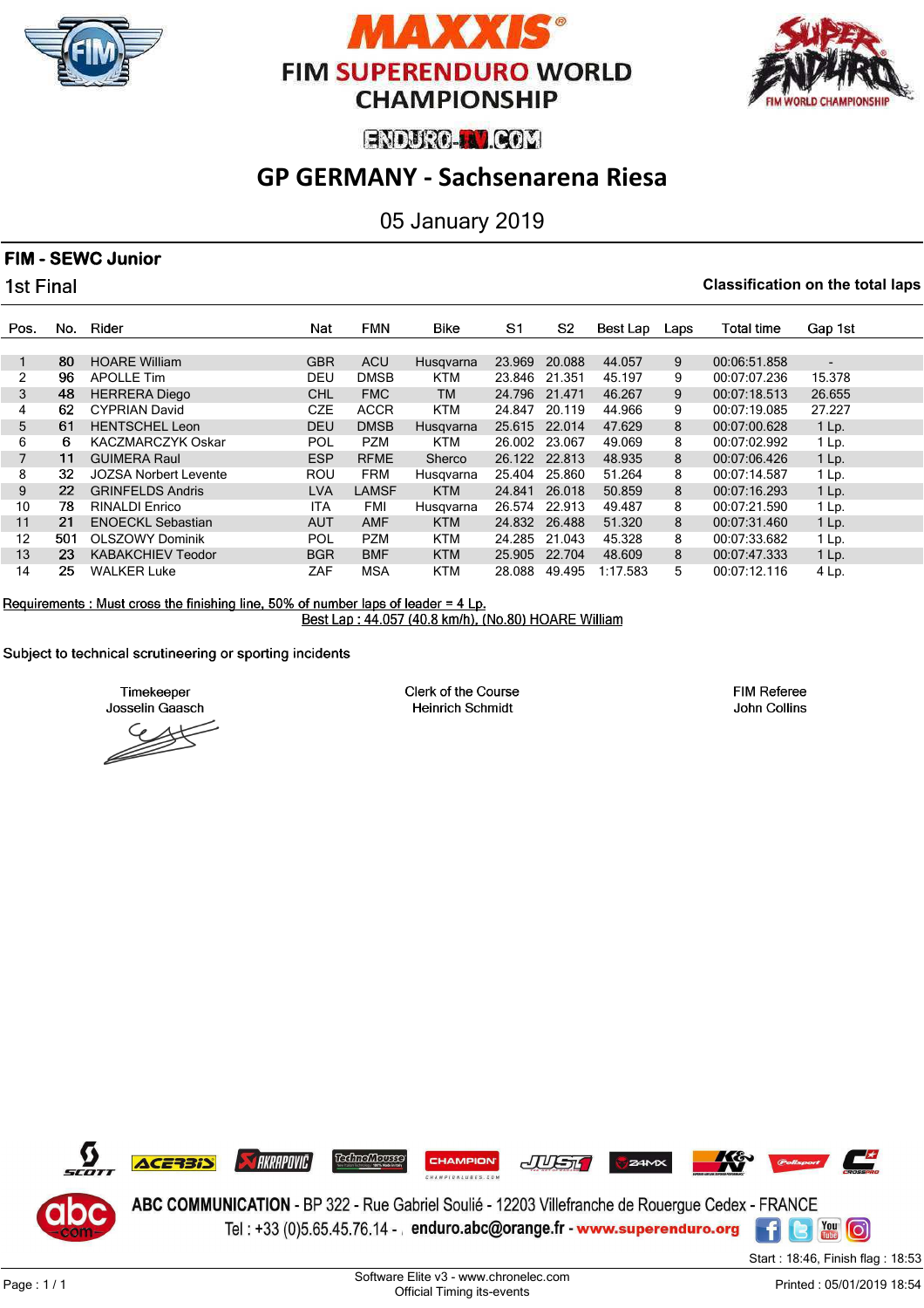





# **GP GERMANY - Sachsenarena Riesa**

## 05 January 2019

### **FIM - SEWC Junior**

2nd Final

#### **Classification on the total laps**

| Pos. | No. | Rider                        | Nat        | <b>FMN</b>   | <b>Bike</b> | S <sub>1</sub> | S <sub>2</sub> | Best Lap | Laps | Total time       | Gap 1st                  |
|------|-----|------------------------------|------------|--------------|-------------|----------------|----------------|----------|------|------------------|--------------------------|
|      |     |                              |            |              |             |                |                |          |      |                  |                          |
|      |     |                              |            |              |             |                |                |          |      |                  |                          |
|      | 96. | APOLLE Tim                   | <b>DEU</b> | <b>DMSB</b>  | <b>KTM</b>  | 23.580         | 21.012         | 44.592   | 9    | (C) 00:07:16.588 | $\overline{\phantom{0}}$ |
|      | 61  | <b>HENTSCHEL Leon</b>        | DEU        | <b>DMSB</b>  | Husgvarna   | 25.539         | 20.654         | 46.193   | 9    | 00:07:17.128     | 0.540                    |
| 3    | 80  | <b>HOARE William</b>         | <b>GBR</b> | <b>ACU</b>   | Husgvarna   | 24.532         | 20.827         | 45.359   | 9    | 00:07:28.201     | 11.613                   |
|      | 48  | <b>HERRERA</b> Diego         | <b>CHL</b> | <b>FMC</b>   | ТM          | 25.444         | 21.252         | 46.696   | 9    | 00:07:40.573     | 23.985                   |
| 5    | 78  | <b>RINALDI Enrico</b>        | <b>ITA</b> | <b>FMI</b>   | Husgvarna   | 26.894         | 24,449         | 51.343   | 9    | 00:07:47.927     | 31.339                   |
| 6    | 23  | <b>KABAKCHIEV Teodor</b>     | <b>BGR</b> | <b>BMF</b>   | <b>KTM</b>  | 26.043         | 22.397         | 48.440   | 8    | 00:07:00.780     | 1 Lp.                    |
|      | 32  | <b>JOZSA Norbert Levente</b> | <b>ROU</b> | <b>FRM</b>   | Husgvarna   | 25.391         | 23.932         | 49.323   | 8    | 00:07:10.223     | $1$ Lp.                  |
| 8    | 62  | <b>CYPRIAN David</b>         | <b>CZE</b> | <b>ACCR</b>  | KTM         | 27.309         | 23.662         | 50.971   | 8    | 00:07:22.335     | 1 Lp.                    |
| 9    | 501 | <b>OLSZOWY Dominik</b>       | <b>POL</b> | <b>PZM</b>   | <b>KTM</b>  | 24.917         | 21.347         | 46.264   | 8    | 00:07:30.174     | $1$ Lp.                  |
| 10   | 25  | <b>WALKER Luke</b>           | ZAF        | <b>MSA</b>   | <b>KTM</b>  | 26.812         | 23.733         | 50.545   | 8    | 00:07:38.650     | 1 Lp.                    |
| 11   | 21  | <b>ENOECKL Sebastian</b>     | <b>AUT</b> | <b>AMF</b>   | <b>KTM</b>  | 25.315         | 26.536         | 51.851   | 8    | 00:07:39.248     | 1 Lp.                    |
| 12   | 22  | <b>GRINFELDS Andris</b>      | <b>LVA</b> | <b>LAMSF</b> | <b>KTM</b>  | 27.560         | 24.919         | 52.479   | 8    | 00:07:47.863     | 1 Lp.                    |
| 13   | 11  | <b>GUIMERA Raul</b>          | <b>ESP</b> | <b>RFME</b>  | Sherco      | 27.345         | 26.434         | 53.779   | 8    | 00:08:06.802     | 1 Lp.                    |
| 14   | 6   | <b>KACZMARCZYK Oskar</b>     | POL        | <b>PZM</b>   | <b>KTM</b>  | 27.865         | 23.477         | 51.342   | 8    | 00:08:12.827     | 1 Lp.                    |

Requirements: Must cross the finishing line, 50% of number laps of leader =  $4 \text{ Lp}$ .

Best Lap: 44.592 (40.3 km/h), (No.96) APOLLE Tim

- Rider #96 : 20s penalties

Subject to technical scrutineering or sporting incidents

Timekeeper Josselin Gaasch

Clerk of the Course **Heinrich Schmidt** 

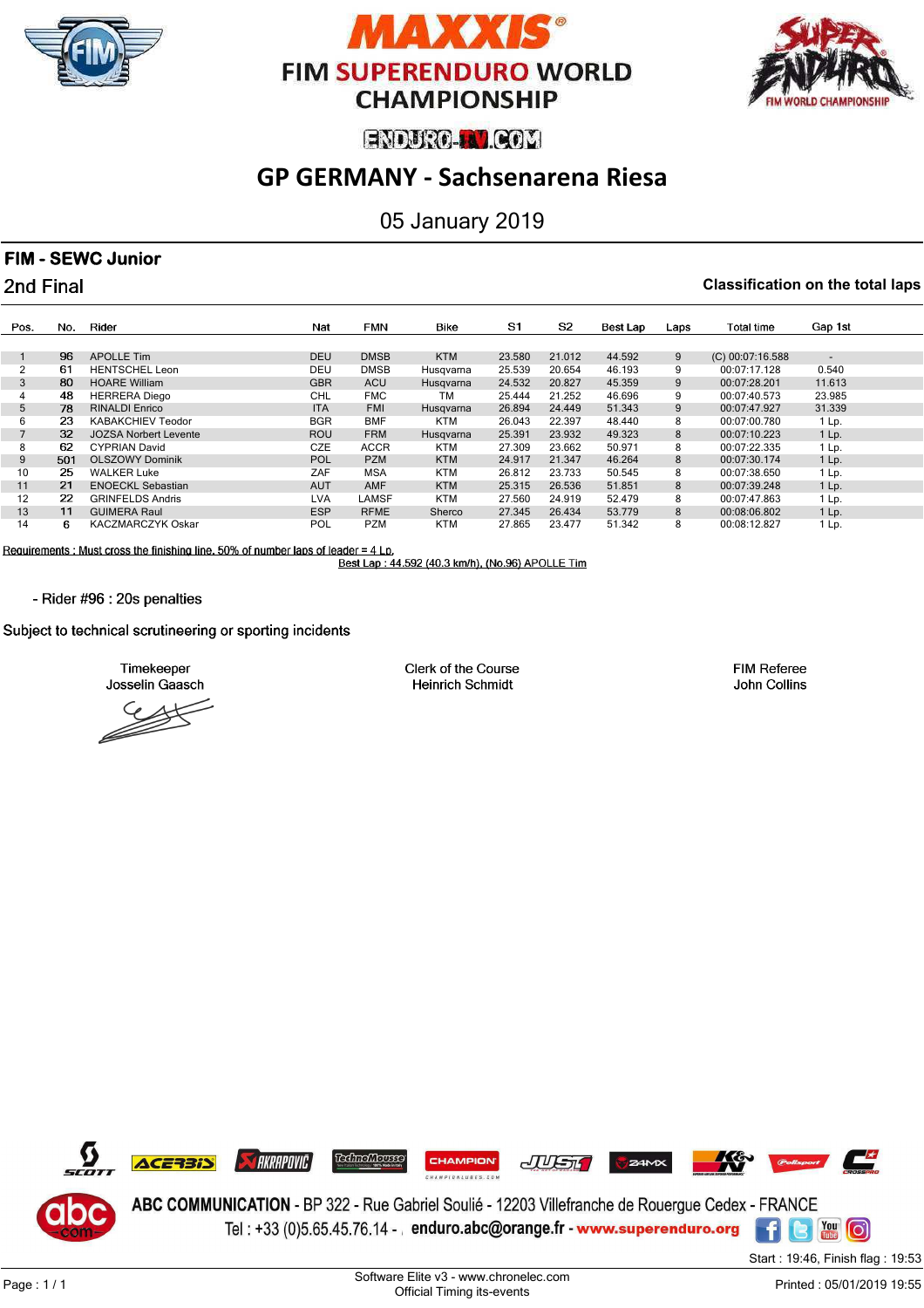





# **GP GERMANY - Sachsenarena Riesa**

05 January 2019

### **FIM - SEWC Junior**

3rd Final

#### **Classification on the total laps**

| Pos. | No. | Rider                        | Nat        | <b>FMN</b>  | <b>Bike</b> | S <sub>1</sub> | S <sub>2</sub> | Best Lap | Laps           | <b>Total time</b> | Gap 1st                  |
|------|-----|------------------------------|------------|-------------|-------------|----------------|----------------|----------|----------------|-------------------|--------------------------|
|      |     |                              |            |             |             |                |                |          |                |                   |                          |
|      | 96  | <b>APOLLE Tim</b>            | <b>DEU</b> | <b>DMSB</b> | <b>KTM</b>  | 24.259         | 21.220         | 45.479   | 9              | 00:06:59.534      | $\overline{\phantom{0}}$ |
| 2    | 80  | <b>HOARE William</b>         | GBR        | <b>ACU</b>  | Husqvarna   | 23.692         | 20.498         | 44.190   | 9              | 00:07:06.601      | 7.067                    |
| 3    | 48  | <b>HERRERA Diego</b>         | <b>CHL</b> | <b>FMC</b>  | TM          | 25.208         | 20.829         | 46.037   | 9              | 00:07:28.581      | 29.047                   |
| 4    | 61  | <b>HENTSCHEL Leon</b>        | DEU        | <b>DMSB</b> | Husgvarna   | 24.736         | 20.477         | 45.213   | 9              | 00:07:30.455      | 30.921                   |
| 5    | 32  | <b>JOZSA Norbert Levente</b> | <b>ROU</b> | <b>FRM</b>  | Husgvarna   | 25.154         | 23.532         | 48.686   | 9              | 00:07:37.822      | 38.288                   |
| 6    | 11  | <b>GUIMERA Raul</b>          | <b>ESP</b> | <b>RFME</b> | Sherco      | 27.474         | 23.281         | 50.755   | 8              | 00:07:04.127      | $1$ Lp.                  |
|      | 501 | <b>OLSZOWY Dominik</b>       | <b>POL</b> | <b>PZM</b>  | <b>KTM</b>  |                | 23.815 22.450  | 46.265   | 8              | 00:07:17.860      | 1 Lp.                    |
| 8    | 22  | <b>GRINFELDS Andris</b>      | <b>LVA</b> | LAMSF       | <b>KTM</b>  | 24.759         | 27.483         | 52.242   | 8              | 00:07:27.503      | $1$ Lp.                  |
| 9    | 25  | <b>WALKER Luke</b>           | <b>ZAF</b> | <b>MSA</b>  | <b>KTM</b>  | 25.783         | 24.514         | 50.297   | 8              | 00:07:28.993      | $1$ Lp.                  |
| 10   | 78  | <b>RINALDI Enrico</b>        | <b>ITA</b> | <b>FMI</b>  | Husqvarna   | 26.324         | 25.218         | 51.542   | 8              | 00:07:31.048      | 1 Lp.                    |
| 11   | 62  | <b>CYPRIAN David</b>         | <b>CZE</b> | <b>ACCR</b> | <b>KTM</b>  | 26.356         | 26.101         | 52.457   | 8              | 00:07:34.225      | $1$ Lp.                  |
| 12   | 23  | <b>KABAKCHIEV Teodor</b>     | <b>BGR</b> | <b>BMF</b>  | <b>KTM</b>  | 26.555         | 25.125         | 51.680   | 7              | 00:07:12.933      | 2 Lp.                    |
| 13   | 6   | <b>KACZMARCZYK Oskar</b>     | <b>POL</b> | <b>PZM</b>  | <b>KTM</b>  | 25.475         | 28.383         | 53.858   | $\overline{7}$ | 00:07:45.093      | $2$ Lp.                  |
| 14   | 21  | <b>ENOECKL Sebastian</b>     | AUT        | <b>AMF</b>  | <b>KTM</b>  | 26.617         | 26.060         | 52.677   |                | 00:07:49.044      | 2 Lp.                    |

Requirements : Must cross the finishing line, 50% of number laps of leader =  $4 \text{ Lp}$ . Best Lap: 44.190 (40.7 km/h), (No.80) HOARE William

Subject to technical scrutineering or sporting incidents

Timekeeper Josselin Gaasch

Clerk of the Course **Heinrich Schmidt** 

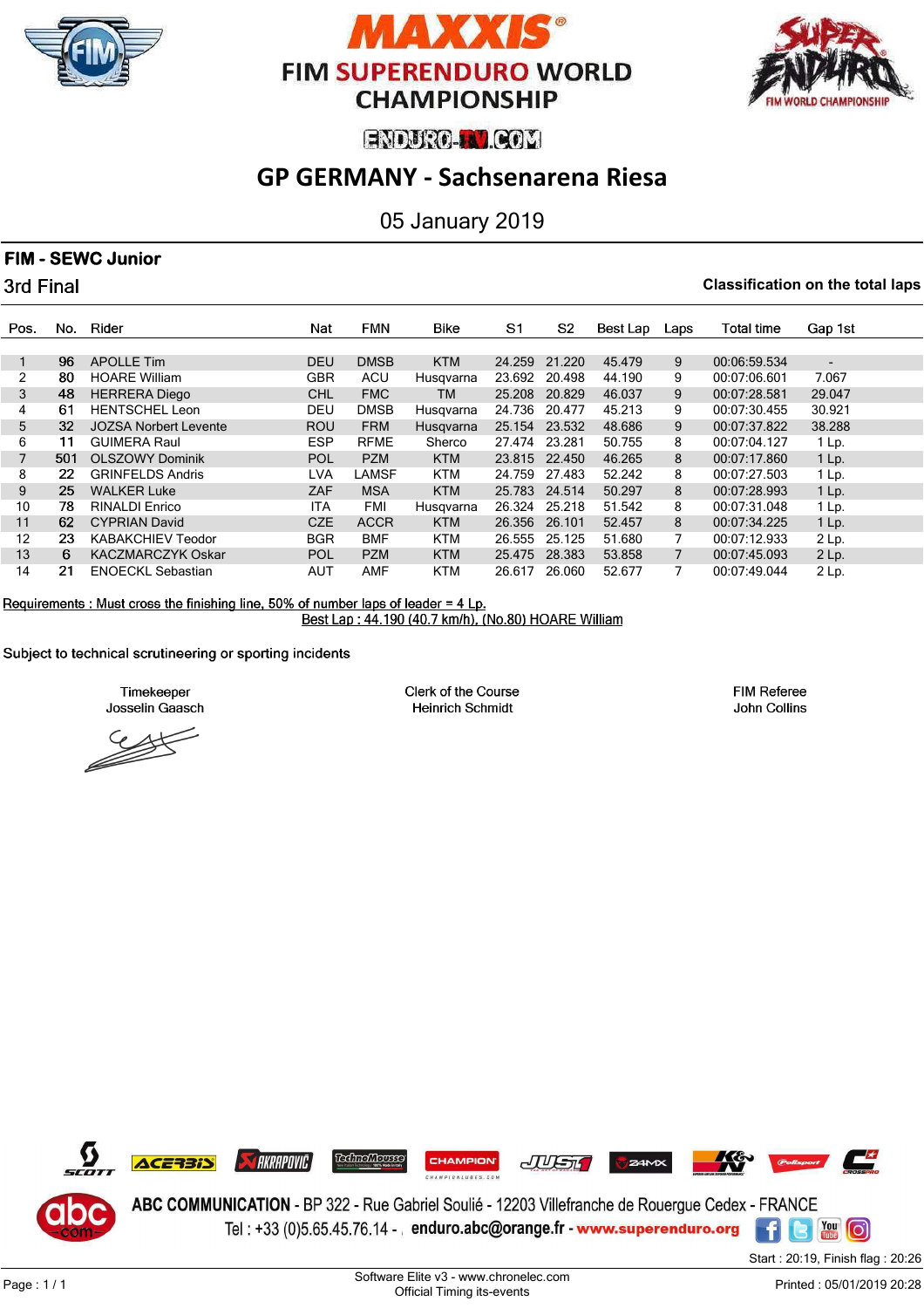





# **GP GERMANY - Sachsenarena Riesa**

## 05 January 2019

### **FIM - SEWC Junior**

## **Event Classification**

**Classification on points (max.)**

| Pos. | No. | Rider                        | Nat        | <b>FMN</b>  | <b>Bike</b> | 1st Final      | 2nd Final | 3rd Final | Points |
|------|-----|------------------------------|------------|-------------|-------------|----------------|-----------|-----------|--------|
|      |     |                              |            |             |             |                |           |           |        |
|      | 96  | <b>APOLLE Tim</b>            | <b>DEU</b> | <b>DMSB</b> | <b>KTM</b>  | 17             | 20        | 20        | 57     |
| 2    | 80  | <b>HOARE William</b>         | <b>GBR</b> | <b>ACU</b>  | Husgvarna   | 20             | 15        | 17        | 52     |
| 3    | 48  | <b>HERRERA Diego</b>         | <b>CHL</b> | <b>FMC</b>  | TM          | 15             | 13        | 15        | 43     |
| 4    | 61  | <b>HENTSCHEL Leon</b>        | <b>DEU</b> | <b>DMSB</b> | Husqvarna   | 11             | 17        | 13        | 41     |
| 5    | 32  | <b>JOZSA Norbert Levente</b> | <b>ROU</b> | <b>FRM</b>  | Husgvarna   | 7              | 8         | 11        | 26     |
| 6    | 62  | <b>CYPRIAN David</b>         | <b>CZE</b> | <b>ACCR</b> | <b>KTM</b>  | 13             |           | 4         | 24     |
|      | 78  | <b>RINALDI Enrico</b>        | <b>ITA</b> | <b>FMI</b>  | Husgvarna   | 5              | 11        | 5         | 21     |
| 8    | 11  | <b>GUIMERA Raul</b>          | <b>ESP</b> | <b>RFME</b> | Sherco      | 8              | 2         | 9         | 19     |
| 9    | 501 | <b>OLSZOWY Dominik</b>       | <b>POL</b> | <b>PZM</b>  | <b>KTM</b>  | 3              | 6         | 8         | 17     |
| 10   | 22  | <b>GRINFELDS Andris</b>      | <b>LVA</b> | LAMSF       | <b>KTM</b>  | 6              | 3         | 7         | 16     |
| 11   | 23  | <b>KABAKCHIEV Teodor</b>     | <b>BGR</b> | <b>BMF</b>  | <b>KTM</b>  | $\overline{2}$ | 9         | 3         | 14     |
| 12   | 6.  | <b>KACZMARCZYK Oskar</b>     | <b>POL</b> | <b>PZM</b>  | KTM         | 9              |           | 2         | 12     |
| 13   | 25  | <b>WALKER Luke</b>           | <b>ZAF</b> | <b>MSA</b>  | <b>KTM</b>  |                | 5         | 6         | 12     |
| 14   | 21  | <b>ENOECKL Sebastian</b>     | <b>AUT</b> | <b>AMF</b>  | <b>KTM</b>  | 4              | 4         |           | 9      |

#### Subject to technical scrutineering or sporting incidents

Timekeeper Josselin Gaasch

Clerk of the Course **Heinrich Schmidt** 

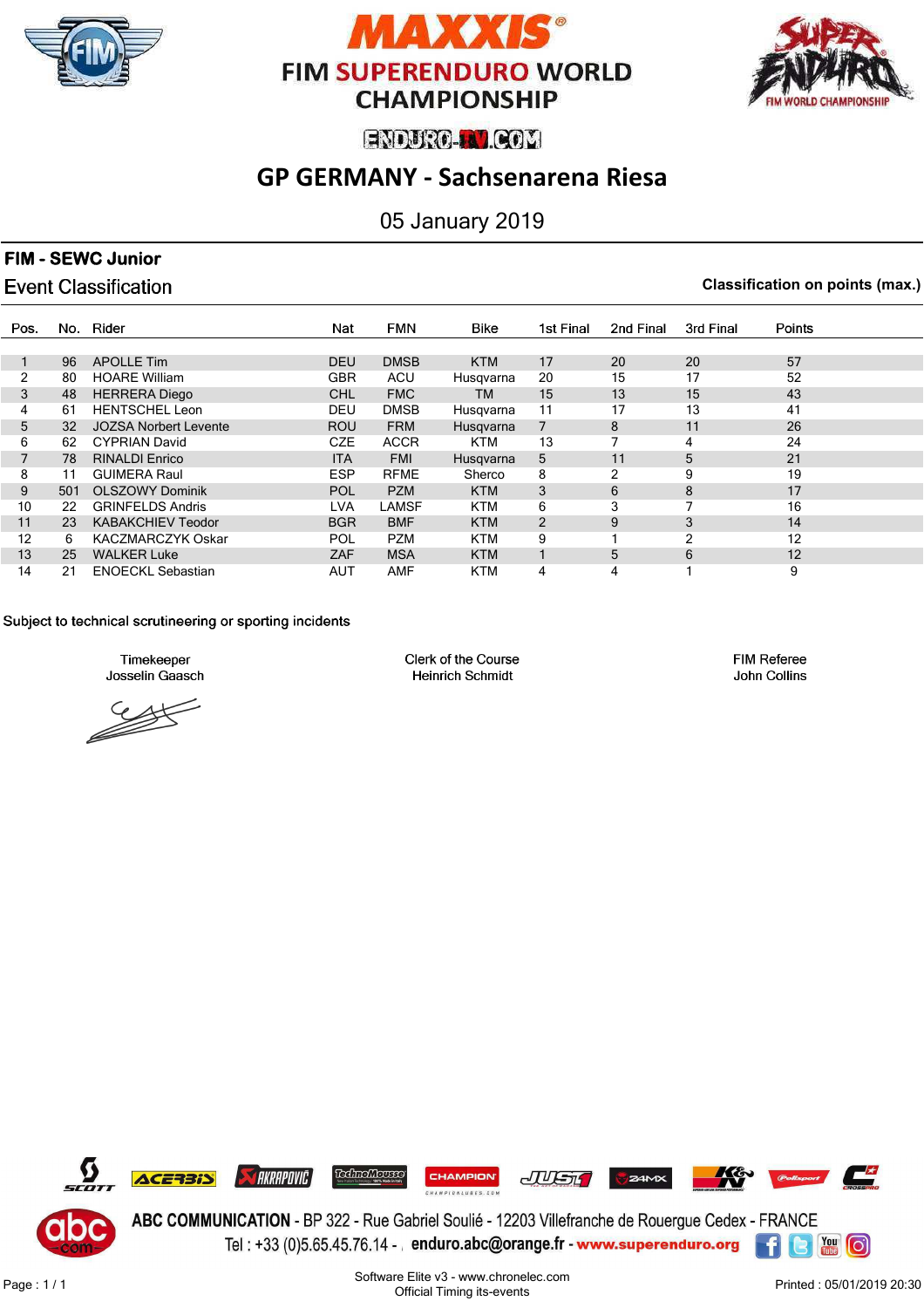





# **GP GERMANY - Sachsenarena Riesa**

## 05 January 2019

## **National SuperEnduro**

1st Final

I

#### **Classification on the total laps**

| Pos.           | No. | Team                              | Rider                    | Nat        | <b>FMN</b>  | <b>Bike</b> | S <sub>1</sub> | S2     | Best Lap | Laps | Total time   | Gap 1st                  |
|----------------|-----|-----------------------------------|--------------------------|------------|-------------|-------------|----------------|--------|----------|------|--------------|--------------------------|
|                |     |                                   |                          |            |             |             |                |        |          |      |              |                          |
|                | 21  |                                   | <b>KNIGHT Tom</b>        | <b>GBR</b> | <b>ACU</b>  | Gas Gas     | 26.904         | 22.141 | 49.045   |      | 00:06:26.531 | $\overline{\phantom{0}}$ |
| 2              | 291 | ADAC Pfalz e.V.                   | <b>SPRINGMANN Pascal</b> | DEU        | <b>DMSB</b> | Beta        | 26.247         | 23.587 | 49.834   |      | 00:06:35.016 | 8.485                    |
| 3              | 88  |                                   | <b>SCHLEY Thomas</b>     | <b>DEU</b> | <b>DMSB</b> | <b>KTM</b>  | 29.319         | 23.485 | 52.804   |      | 00:06:35.412 | 8.881                    |
| $\overline{4}$ |     |                                   | <b>SCHARL Robert</b>     | DEU        | <b>DMSB</b> | Husgvarna   | 26.603         | 23.896 | 50.499   |      | 00:06:45.320 | 18.789                   |
| 5              | 25  |                                   | <b>TEUCHER Marcel</b>    | <b>DEU</b> | <b>DMSB</b> | <b>KTM</b>  | 27.534         | 21.951 | 49.485   |      | 00:07:07.644 | 41.113                   |
| 6              | 30  | MC MEK e.V./Enduro Fleischer      | PFEIFER Marco            | DEU        | <b>DMSB</b> | KTM         | 28.969         | 25.578 | 54.547   |      | 00:07:14.408 | 47.877                   |
|                | 20  |                                   | <b>BAKLARZ Kacper</b>    | <b>POL</b> | <b>PZM</b>  | Husqvarna   | 28.980         | 27.549 | 56.529   |      | 00:07:23.499 | 56.968                   |
| 8              | 13  |                                   | <b>MESSNER Marco</b>     | <b>AUT</b> | <b>AMF</b>  | KTM         | 28.635         | 27.302 | 55.937   |      | 00:07:35.776 | 1:09.245                 |
| 9              | 300 | MSV Riesa e.V. im ADAC            | <b>WELINK Manolito</b>   | <b>DEU</b> | <b>DMSB</b> | Husqvarna   | 29.328         | 25.924 | 55.252   |      | 00:07:36.906 | 1:10.375                 |
| 10             | 102 |                                   | SCHMÜSER Milan           | DEU        | <b>DMSB</b> | Gas Gas     | 28.112         | 23.453 | 51.565   |      | 00:07:38.083 | 1:11.552                 |
| 11             | 301 | YAMAHA Racing by neubert-racing.c | ROSSÉ Jonathan           | <b>CHE</b> | <b>FMS</b>  | Yamaha      | 28.147         | 26.172 | 54.319   |      | 00:07:41.419 | 1:14.888                 |
| 12             | 662 | ADAC Sachsen e.V.                 | <b>RICHTER Louis</b>     | DEU        | <b>DMSB</b> | Sherco      | 27.437         | 28,300 | 55.737   |      | 00:07:42.205 | 1:15.674                 |
| 13             | 33  | Baur Gruppe KTM Hannover          | <b>ZSIGOVITS Norbert</b> | <b>HUN</b> | <b>MAMS</b> | <b>KTM</b>  | 26.997         | 25.731 | 52.728   | 6    | 00:06:32.098 | $1$ Lp.                  |
| 14             | 53  |                                   | <b>HOLLO Bence</b>       | HUN        | <b>MAMS</b> | Sherco      | 29.933         | 28.930 | 58.863   | 6    | 00:06:50.796 | 1 Lp.                    |

Requirements : Must cross the finishing line, 50% of number laps of leader = 3 Lp.

Best Lap: 49.045 (36.7 km/h), (No.21) KNIGHT Tom

Subject to technical scrutineering or sporting incidents

Timekeeper Josselin Gaasch

Clerk of the Course **Heinrich Schmidt** 

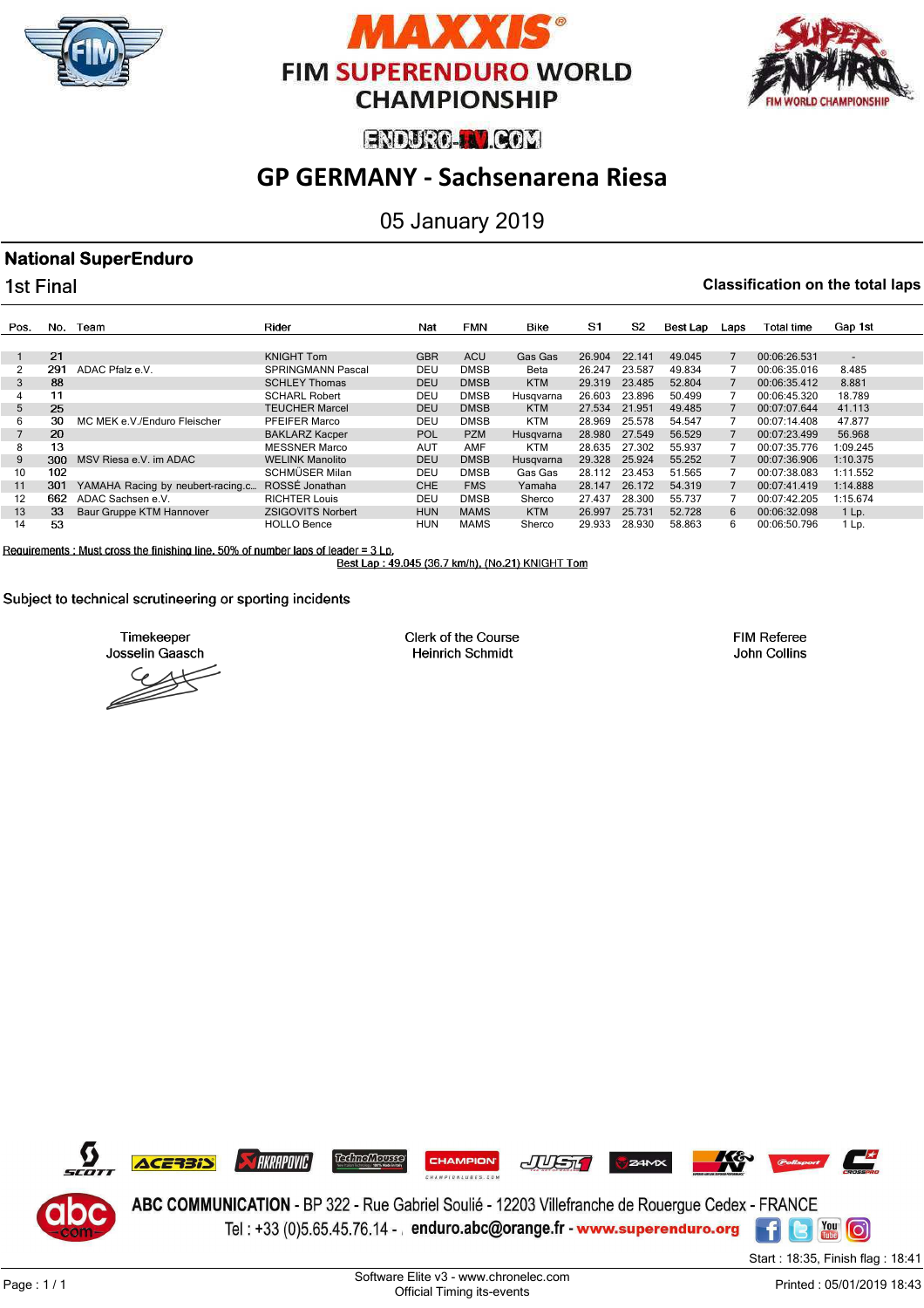





# **GP GERMANY - Sachsenarena Riesa**

## 05 January 2019

## **National SuperEnduro**

2nd Final

#### **Classification on the total laps**

| Pos.              | No. | Team                              | Rider                    | Nat        | <b>FMN</b>  | <b>Bike</b> | S1     | S2     | Best Lap | Laps | Total time   | Gap 1st                  |
|-------------------|-----|-----------------------------------|--------------------------|------------|-------------|-------------|--------|--------|----------|------|--------------|--------------------------|
|                   |     |                                   |                          |            |             |             |        |        |          |      |              |                          |
|                   | 301 | YAMAHA Racing by neubert-racing.c | ROSSÉ Jonathan           | <b>CHE</b> | <b>FMS</b>  | Yamaha      | 26.294 | 23.851 | 50.145   |      | 00:06:30.671 | $\overline{\phantom{0}}$ |
|                   | 291 | ADAC Pfalz e.V.                   | <b>SPRINGMANN Pascal</b> | DEU        | <b>DMSB</b> | Beta        | 25.722 | 24.248 | 49.970   |      | 00:06:31.738 | 1.067                    |
| 3                 | 30  | MC MEK e.V./Enduro Fleischer      | <b>PFEIFER Marco</b>     | <b>DEU</b> | <b>DMSB</b> | <b>KTM</b>  | 26.430 | 25.958 | 52.388   |      | 00:06:33.549 | 2.878                    |
|                   | 20  |                                   | <b>BAKLARZ Kacper</b>    | <b>POL</b> | <b>PZM</b>  | Husgvarna   | 28.195 | 27.777 | 55.972   |      | 00:06:40.470 | 9.799                    |
| 5                 | 300 | MSV Riesa e.V. im ADAC            | <b>WELINK Manolito</b>   | <b>DEU</b> | <b>DMSB</b> | Husgvarna   | 28.265 | 26.198 | 54,463   |      | 00:06:48.887 | 18.216                   |
| 6                 | 88  |                                   | <b>SCHLEY Thomas</b>     | DEU        | <b>DMSB</b> | KTM         | 30.259 | 24.501 | 54.760   |      | 00:06:56.271 | 25.600                   |
|                   | 21  |                                   | <b>KNIGHT Tom</b>        | <b>GBR</b> | <b>ACU</b>  | Gas Gas     | 26.915 | 28.224 | 55.139   |      | 00:06:57.943 | 27.272                   |
| 8                 | 102 |                                   | SCHMÜSER Milan           | DEU        | <b>DMSB</b> | Gas Gas     | 29.418 | 26.332 | 55.750   |      | 00:07:00.492 | 29.821                   |
| 9                 | 11  |                                   | <b>SCHARL Robert</b>     | <b>DEU</b> | <b>DMSB</b> | Husqvarna   | 26.671 | 30.559 | 57.230   |      | 00:07:14.129 | 43.458                   |
| 10                | 25  |                                   | <b>TEUCHER Marcel</b>    | DEU        | <b>DMSB</b> | KTM         | 28.241 | 29.471 | 57.712   |      | 00:07:20.982 | 50.311                   |
| 11                | 13  |                                   | <b>MESSNER Marco</b>     | <b>AUT</b> | <b>AMF</b>  | <b>KTM</b>  | 29.162 | 27.561 | 56.723   |      | 00:07:27.900 | 57.229                   |
| $12 \overline{ }$ | 33  | Baur Gruppe KTM Hannover          | <b>ZSIGOVITS Norbert</b> | <b>HUN</b> | <b>MAMS</b> | <b>KTM</b>  | 26.287 | 30.154 | 56.441   | 6.   | 00:06:33.573 | 1 Lp.                    |
| 13                | 53  |                                   | <b>HOLLO Bence</b>       | <b>HUN</b> | <b>MAMS</b> | Sherco      | 28.787 | 26.383 | 55.170   | 6.   | 00:06:40.873 | 1 Lp.                    |
| 14                | 662 | ADAC Sachsen e.V.                 | <b>RICHTER Louis</b>     | DEL        | <b>DMSB</b> | Sherco      | 28.578 | 29.045 | 57.623   | 6    | 00:07:02.100 | 1 Lp.                    |

Requirements : Must cross the finishing line, 50% of number laps of leader = 3 Lp.<br>Best Lap : 49.970 (36.0 km/h), (No.291) SPRINGMANN Pascal

Subject to technical scrutineering or sporting incidents

Timekeeper Josselin Gaasch

Clerk of the Course **Heinrich Schmidt**